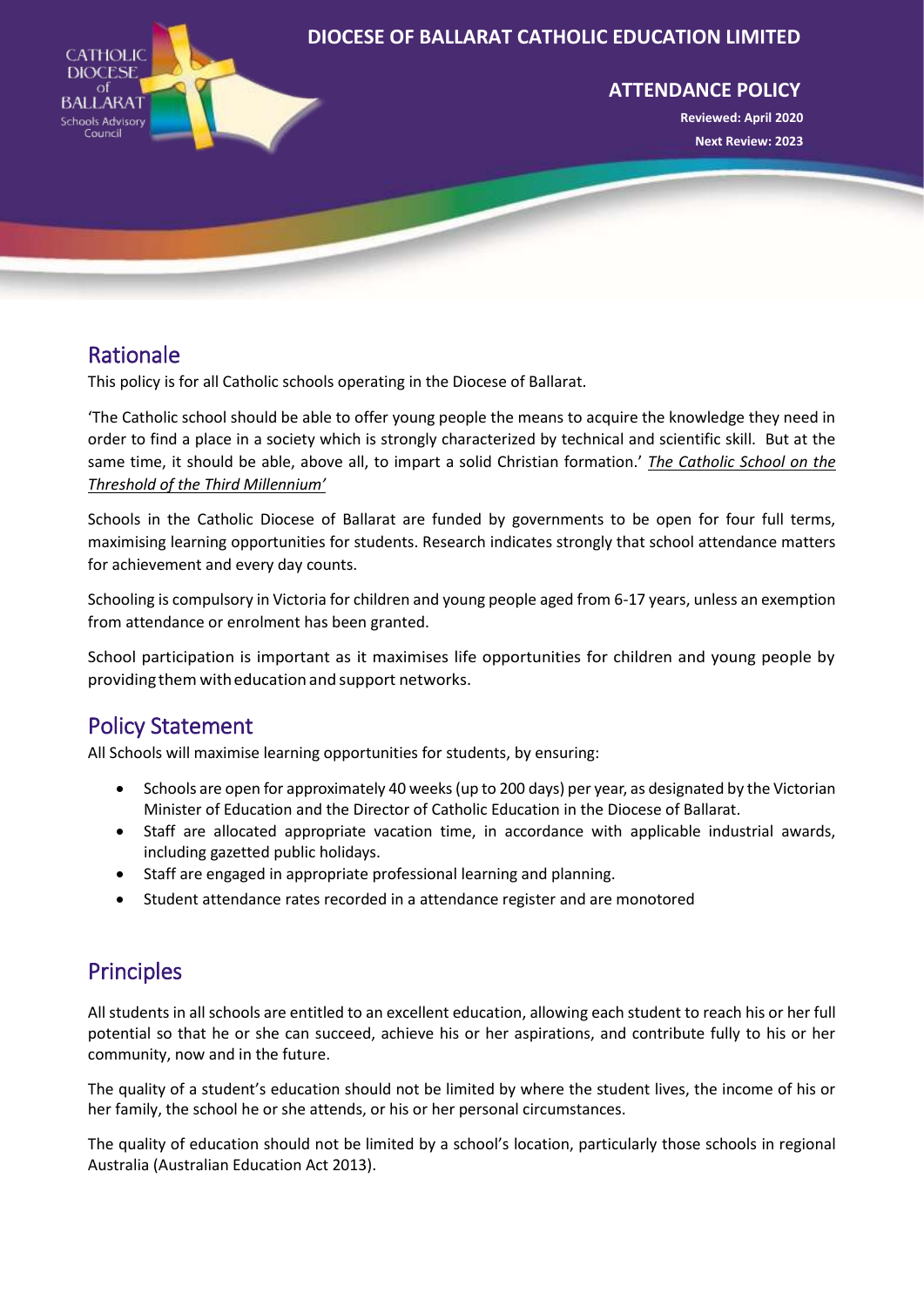# **Definitions**

**1. Student Attendance:** Learning is dependent on students being at school. So schools in the Catholic Diocese of Ballarat, will ensure students attend and engage in school activities, in accordance with gazetted (Department of Education -State Government) requirements for particular year levels.

**2. Attendance Register**: An attendance register in either print or electronic form for the attendance of all students at the school for each calendar year.

**3. Term Dates:** Schools must adhere to the gazetted term dates provided by the Victorian Department of Education.

**4. Student Free Days:** Student free days are days where students do not attend school, but are designated for staff professional development, school professional development activities, planning or report-writing, Each year schools receive student-free days within the gazetted attendance period for professional development, school planning and administration, curriculum development, and student assessment and reporting. Each year the first day of term one and the last day of term four, will be a student-free day in all schools.

**5. School Closure Days**: Schools are also closed for designated periods, for school vacation, emergency situations and for gazetted public holidays. A school closure day is a day upon which, in general, students and staff are not required to attend school, although some members may be required to engage in closure activities. Closure days would normally have an element of emergency or exceptional circumstances associated with them *e.g. Emergency Management Plan on a Code Red day, weather conditions preventing transport, gas leak, fire, flood, major accidents or fatalities.* The general principle to apply is to try to keep the school open, if possible. Partial closure days may also be a necessity in case of an emergency.

**6. Public holidays in the Ballarat Diocese***:* A holiday is a day upon which neither staff nor students are expected to attend school or engage in school related activities. A holiday is a state-wide gazetted public holiday which falls during term time, or a day taken in conjunction with a locally gazetted custom or practice.

**7. Term Four Dismissals:** Students from Foundation and up to and including Year 9, will attend school until the end of the gazetted school year. Other students may be excused from attending school at the end of the year.

**8. Communication - School Community**: Parents need to be advised well in advance for closure days. Principals must inform parents and the broader school community of:

- The term dates for the following year
- The scheduling arrangements for student-free days preferably in the year prior however at least one term prior to the event.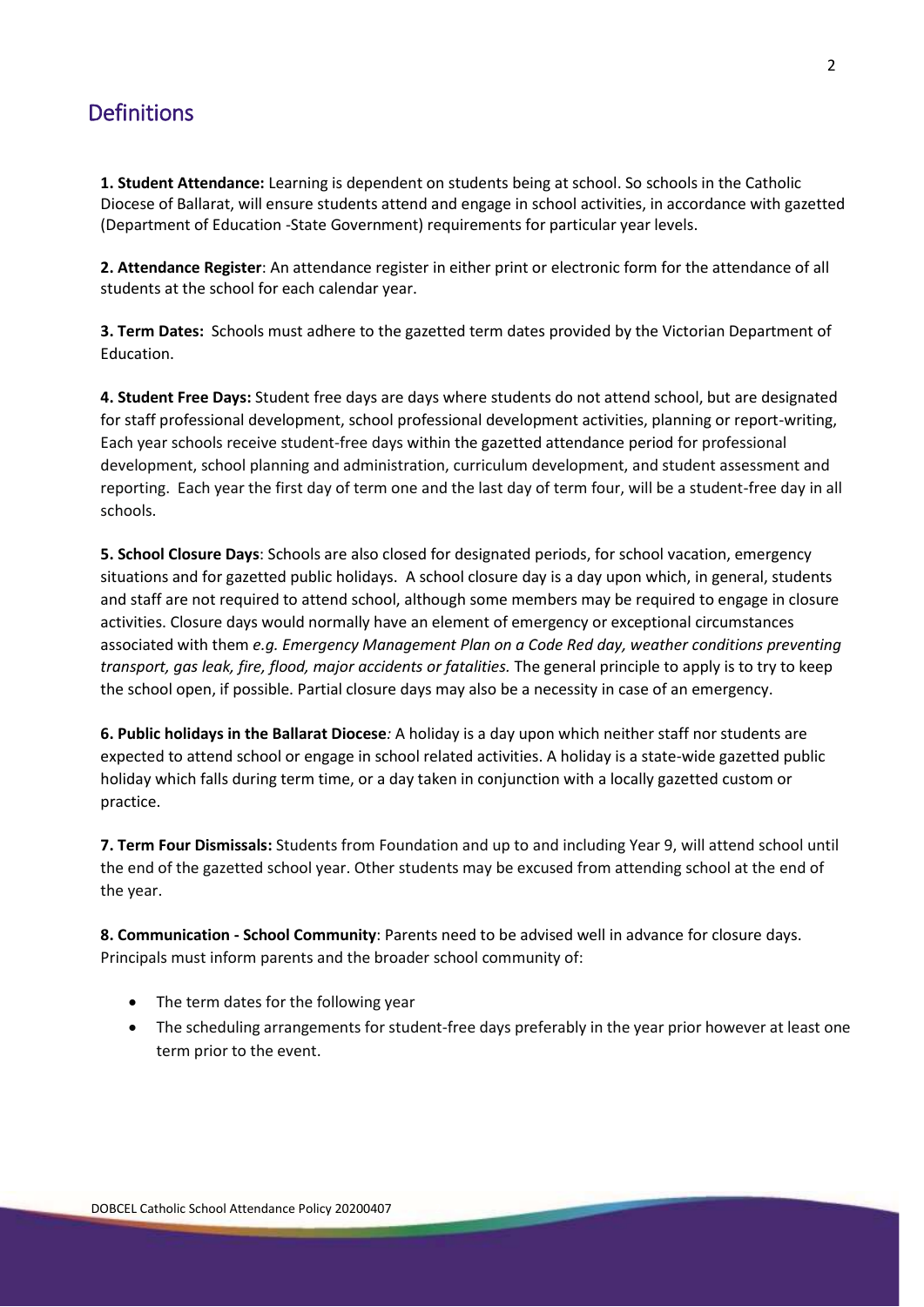### References

Catholic Church, Congregation for Catholic Education, The Catholic School on the Threshold of the Third Millennium, St Paul Publications, Homebush, NSW, 2002, 14, p. 17, p. 23.

Public Holidays Act 1993 Education and Training Reform Act 2006 Education and Training Reform Regulations 2017 Education Services for Overseas Students Act 2000 (Cwlth.) (ESOS Act). Australian Education Act 2013

## Related Policies and Procedures

*Protocols for Engaging Personnel from Outside the Diocese 2017*.

DOBCEL Attendance Monitoring Procedures

Student Attendance: Every Day Counts, Department of Education and Training Vicoria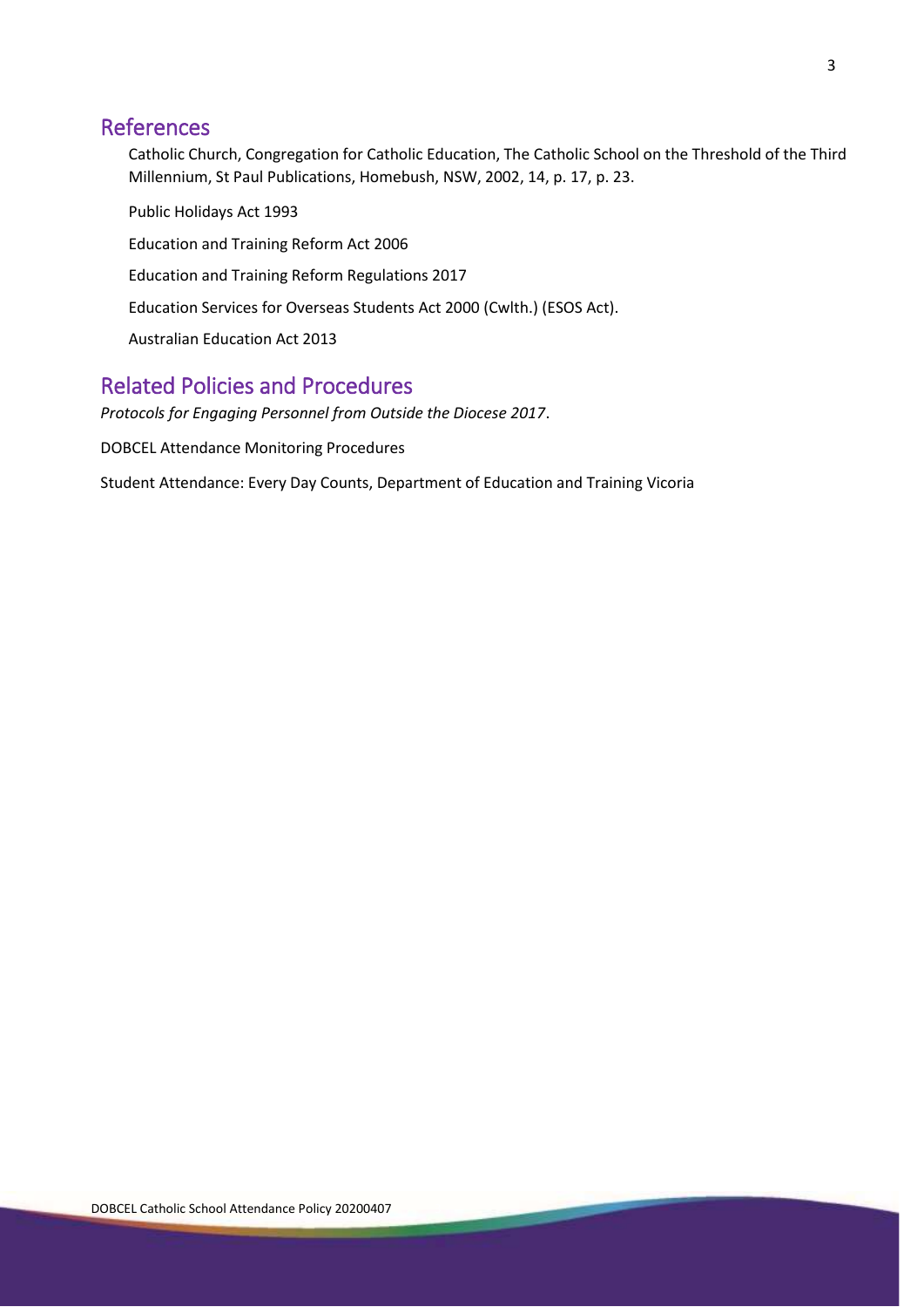## **Attendance GUIDELINES and PROCEDURES**

#### **1. Student Attendance**

- Students are expected to attend the school in which they are enrolled, during normal school hours every day of each term, unless:
- there is an approved exemption from school attendance for the student, or
- the student is registered for home schooling and has only a partial enrolment in a school for particular activities
- Schools are required to maintain and monitor a student attendance register for each calendar year.
- Schools may vary student attendance of the gazetted school dates for the purpose of professional learning days and other reasons that require a school closure day provided authorisation from the Catholic Education Office has been granted.

#### **2. Attendance Register**

The Principal must ensure that a student attendance register is maintained and records the attendance of all students enrolled for each calendar year in accordance with DOBCEL Attendance Monitoring Procedures.

The register must record student attendance at least twice a day and record any given reason for student absence.

- The Principal will communicate to parents/guardians that an explanation for any child's absence from school must be provided at all times.
- The attendance register must record any unexplained absences to ensure student safety, care and wellbeing and continuity of learning is being monitored.
- Student attendance will be recorded for all VCE students (regardless of age) in accordance with Victorian Curriculum and Assessment Requirements.
- Attendance registers must be available for examination at any time by the Catholic Education Office or other authorised persons.

#### **3. Attendance Rates**

- The Principal will ensure that student attendance rates are monitored.
- Attendance improvement strategies will be implemented for any student who has been absent more than five days in a school term, or in situations where school refusal is a factor in attendance. A support group may be established if the principal believes that the individual student and / or family require this support.
- The school will refer to Student Attendance: Every Day Counts (DET) to develop strategies to support students and families where attendance rates are a concern.
- The Principal will contact the Catholic Education Office in accordance with CECV procedures if the school strategies are not assisting in improving attendance of an individual student.
- Attendance rates for each year of schooling and a description of how non-attendance is managed by the school will be reported in the Annual Report to the Community.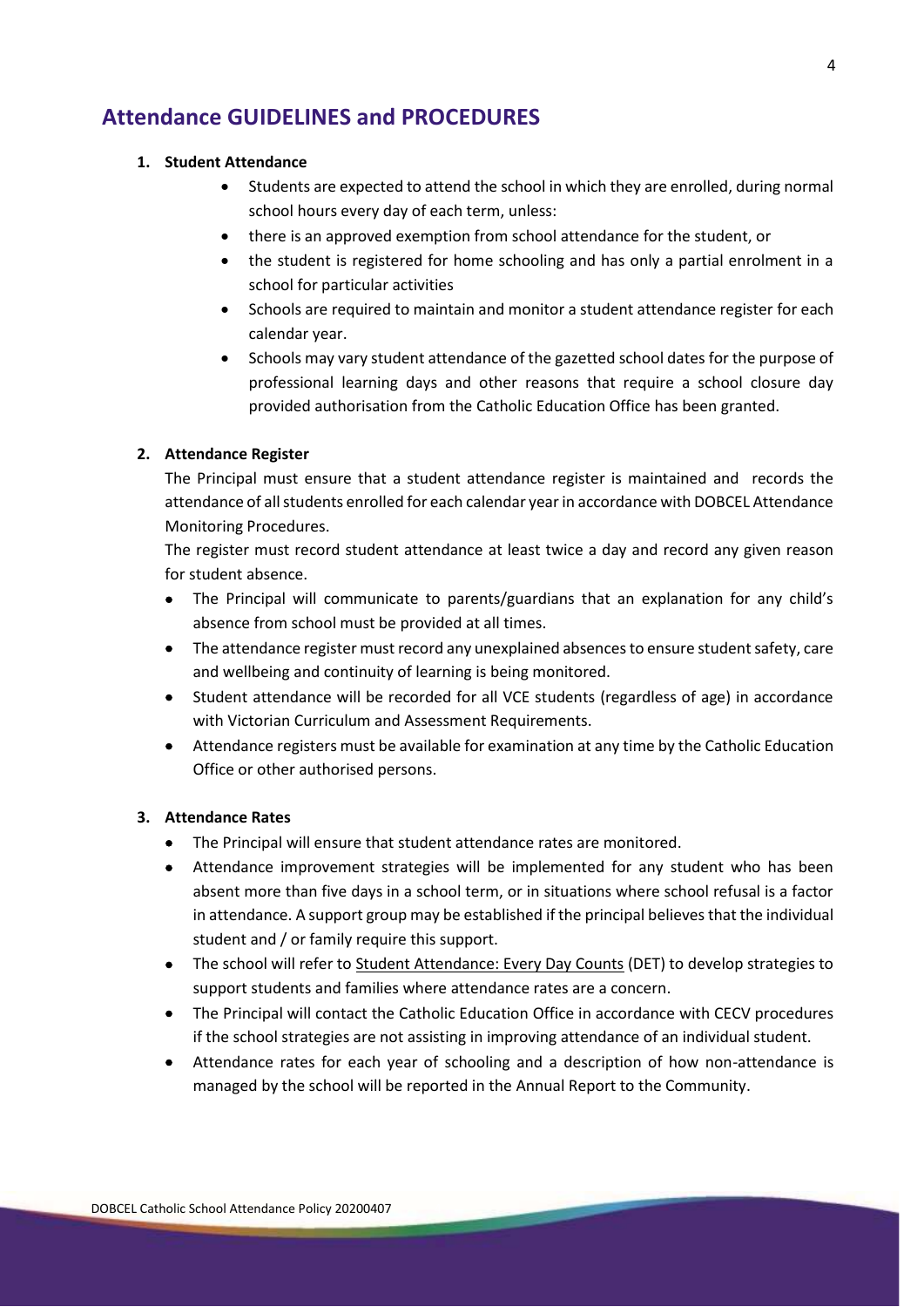#### **4. Variations to Gazetted Dates**

- Schools will customise formal exemptions or variations to gazetted dates for the school year, based on substantial and consistent reasons and rationales, in congruence with the School's Improvement initiatives.
- These variations include school closure days, student free days, vacations and public holidays and must be approved by the Governing Authority, following recommendations by the School Advisory Council (or equivalent) and School Leadership Team

#### 5. **Student Free Days**

- Each year the first and last day of the school year will be pupil free days
- In addition to the two days as listed, schools have the opportunity to plan for an additional four days that are designated pupil free days.
- The Principal will make a request to the Governing Authority, regarding the scheduling of the four student-free days each year to meet local school needs, based on the school's annual school improvement plan, which must include a day with a Religious Education theme *eg Spirituality, Faith Development, Theology, Catholic Identity*.
- The Principal will communicate to the School Council or equivalent and the School Community on the scheduling of student free days. This should be done at the beginning of the school year (if possible) or at least one term prior to the event.
- In exceptional circumstances up to two additional days beyond the normal six student free days, can be negotiated by the School Council, and approved by the Governing Authority, where there is a demonstrated need.
- Student-free days should be set in the previous year so that parents can make suitable arrangements. Where possible, schools are encouraged to co-ordinate activities with other local schools to promote co-operative professional development and planning and maximise the use of available resources.
- Principals must ensure that all professional learning is implemented by appropriately qualified and suitable facilitators. All professional learning must be in harmony with Catholic teaching and values, and fully comply with the *Protocols for Engaging Personnel from Outside the Diocese 2017*.
- Principals must register student-free days with the Catholic Education Office, preferably by the end of the preceding year, and also record events on the [Student Activity Locator,](https://partner.eduweb.vic.gov.au/sites/sal/Pages/about.aspx) to facilitate State emergency management protocols*.*
- Secondary Schools with Boarders, may plan additional breaks from attendance for boarding students, to facilitate additional opportunities for these students to return home. These dates for boarding students should not exceed five additional days in the school year. These dates must be communicated to families and the Catholic Education Office.
- Approval will not be given for student-free half-days.
- Schools should not plan student free days close after holiday periods unless the student free day is "attached" to the holiday period *(e.g. the first or last day of term 2 or term 3.)*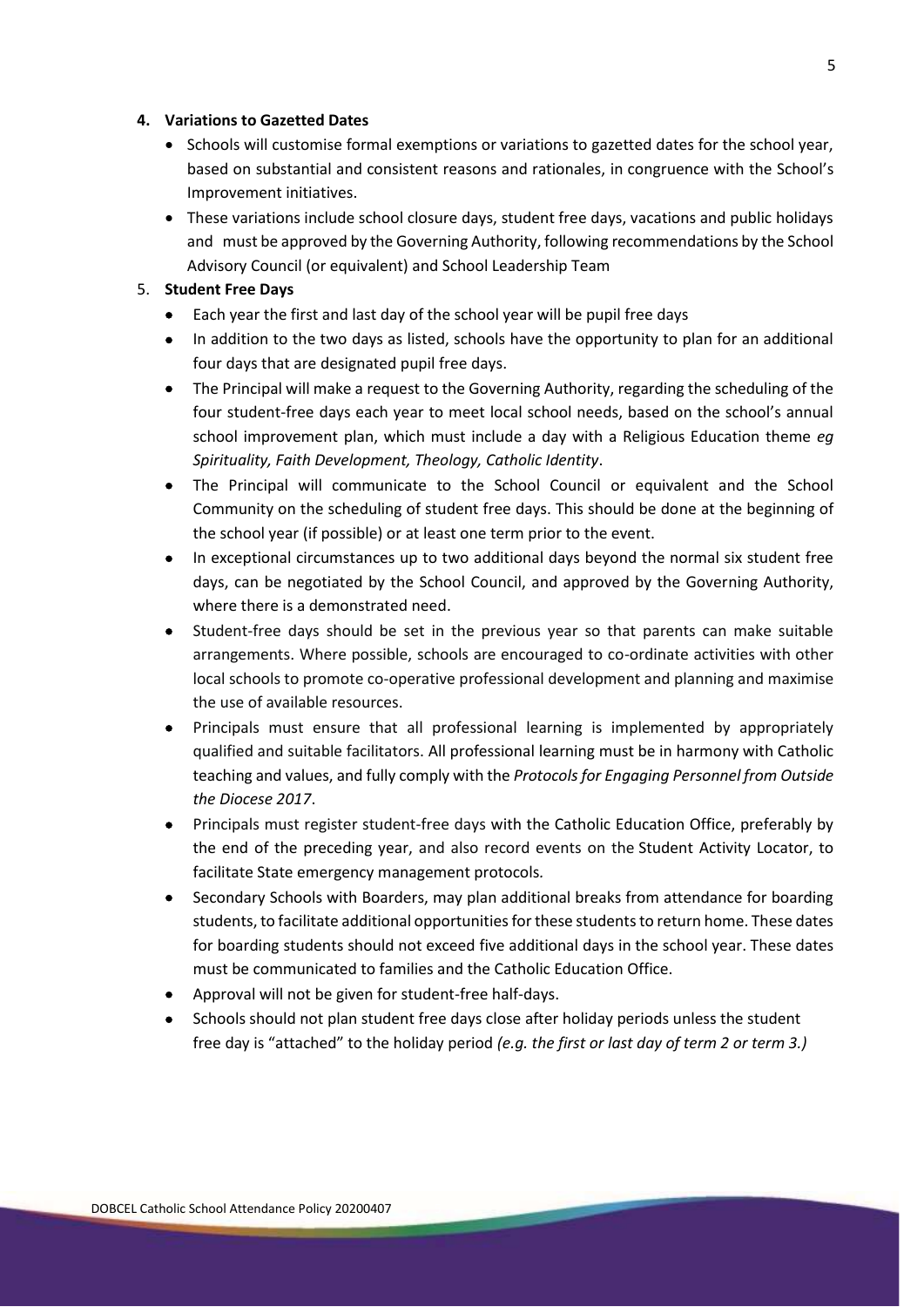#### **6. Term Dates**

Schools should adhere to the gazetted term dates provided by the Victorian Department of Education except in the case of the last day of the school year falling on a Monday or Tuesday. In this case, the schools may elect to close from the conclusion of business on the preceding Friday. In this case clause 3.1 of this policy will apply to that Friday as it will be considered, in this case, to be "the last gazetted day of the school year".

#### **7. School Closure Days and Public Holidays**

- The Principal will brief the School Council or equivalent to make a recommendation to the Governing Authority, regarding the scheduling of the school closure days each year designated periods, for school vacation, gazetted public holidays, and for a day taken in conjunction with a locally gazetted custom or practice.
- Gazetted Public Holidays in Victoria are:
- New Year's Day;
- Australia Day;
- Labour Day;
- Good Friday;
- Easter Monday;
- ANZAC Day;
- Grand Final Public Holiday;
- Queen's Birthday;
- Christmas Day and Boxing Day.

#### **These holidays must be taken on the gazetted day(s).**

- Common community custom or practice days include:
- Cup Day (Melbourne or Local)
- A locally gazetted and celebrated tradition e.g. Show Day
- School Councils may recommend one day only from these two categories, which must be approved by the Governing Authority.
- A school closure day may also need to be implemented in other exceptional circumstances, usually with an element of emergency associated with them *e.g. Emergency Management Plan on a Code Red day, weather conditions preventing transport, gas leak, fire, flood, major accidents or fatalities.*  The Governing Authority would need to approve such a closure day. In the event that the Governing Authority is unable to be contacted, the Principal, after consulting the Educational Consultant and/or Director of Education, is able to approve a School Closure in the event of an emergency.
- It is important for schools to respond pastorally and to develop protocols for situations of bereavement and tragedy that may occur. Such processes should be included in the school's Emergency Management Policy and Procedures. The spirit of the protocol should be to keep the school open, if possible; however, there may be occasions where the death of a community member may require the pastoral response of closing the school. The Governing Authority should approve such a closure and the School Council Chair and the Director of Catholic Education should be notified.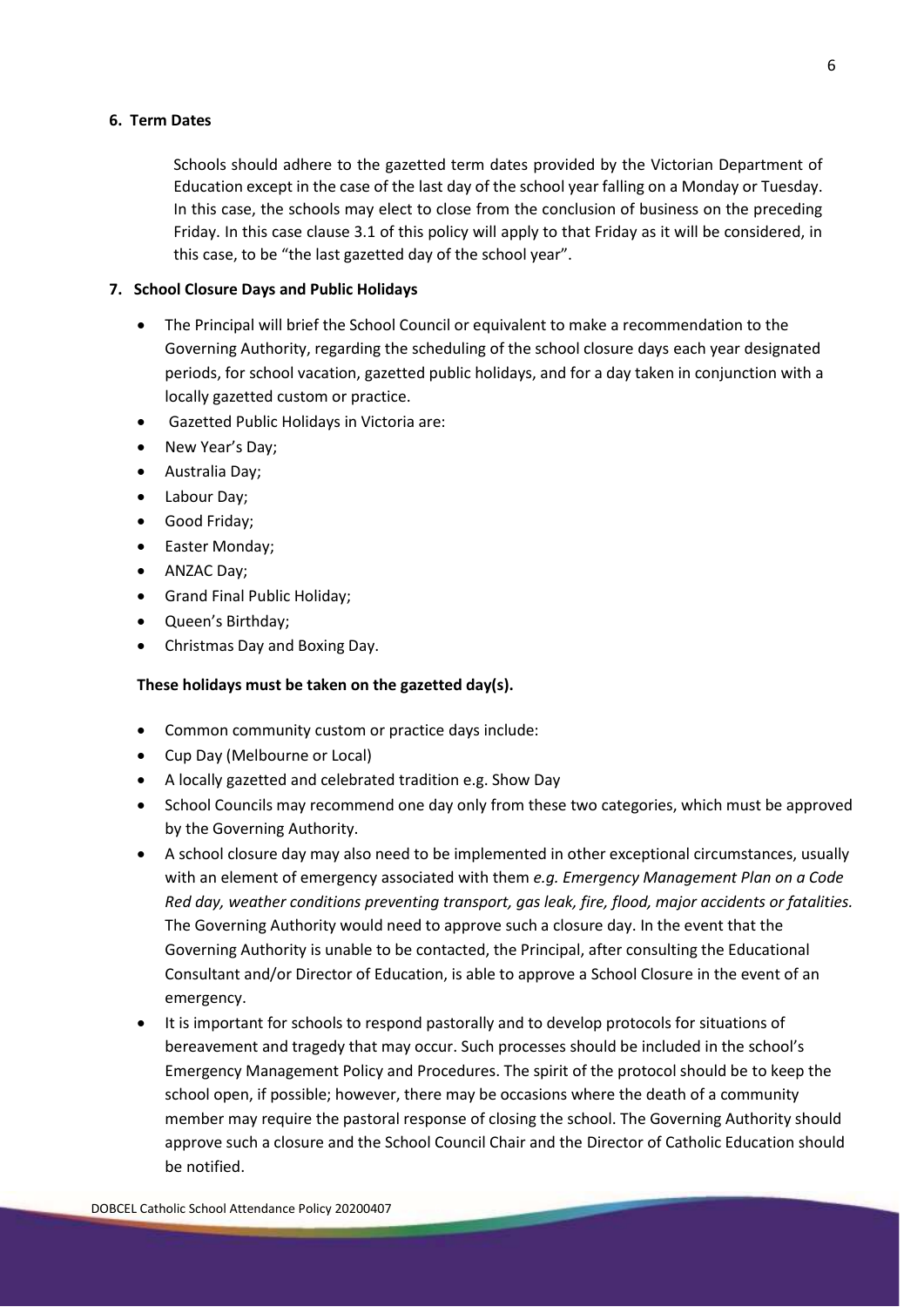• Principals must register all School Closure days with the Catholic Education Office, preferably by the end of the preceding year, and also record them on the [Student Activity](https://partner.eduweb.vic.gov.au/sites/sal/Pages/about.aspx)  [Locator,](https://partner.eduweb.vic.gov.au/sites/sal/Pages/about.aspx) to facilitate State emergency management protocols.

#### **8.Term Four Dismissals**

- The Principal will brief the School Council or equivalent to make a recommendation to the Governing Authority, regarding the scheduling of last day of school, for different Year levels in the school.
- Although all students from Foundation and up to and including Year 9, will attend until the end of the gazetted school year. Other students may be excused from attending school at the end of the year:

| <b>Students</b> | <b>May finish school</b>                                                                                    |
|-----------------|-------------------------------------------------------------------------------------------------------------|
| in Years 7-10   | From the first Friday in December, not more than two                                                        |
|                 | weeks before the end of the year.                                                                           |
| in Year 11      |                                                                                                             |
|                 | After completing final exams, but not before the close of<br>the school day on the last Friday in November. |
| in Year 12      | Following their final exam.                                                                                 |

*Important: Principals may require attendance of these students at any time up to the last gazetted day of the school year.*

• Principals must register the final day of school for the various Year levels with the Catholic Education Office, preferably by the end of the preceding year, and also record them on the [Student Activity Locator,](https://partner.eduweb.vic.gov.au/sites/sal/Pages/about.aspx) to facilitate State emergency management protocols.

#### **9. Communication - School Community**

- Parents need to be advised well in advance of closure days because of duty of care of school and care arrangements for children.
- Principals must inform parents and the broader school community of the scheduling arrangements for student-free days, school closure days, boarders' holidays, school vacation, public holidays, and start and end dates. Where there is an exception, schools should usually provide a minimum of 1 term's written prior notice of student free day(s) to parents.
- Schools should use a variety of communication strategies to inform their school community of student-free day arrangements. These strategies may include notices in school newsletters, social media, on-line communication apps, school web site, signage outside the school and letters to parents.
- The Catholic Education Office must be notified of all variations of days for students.
- Schools serviced by Department of Transport or Department school bus services must advise their service providers of their student-free day arrangements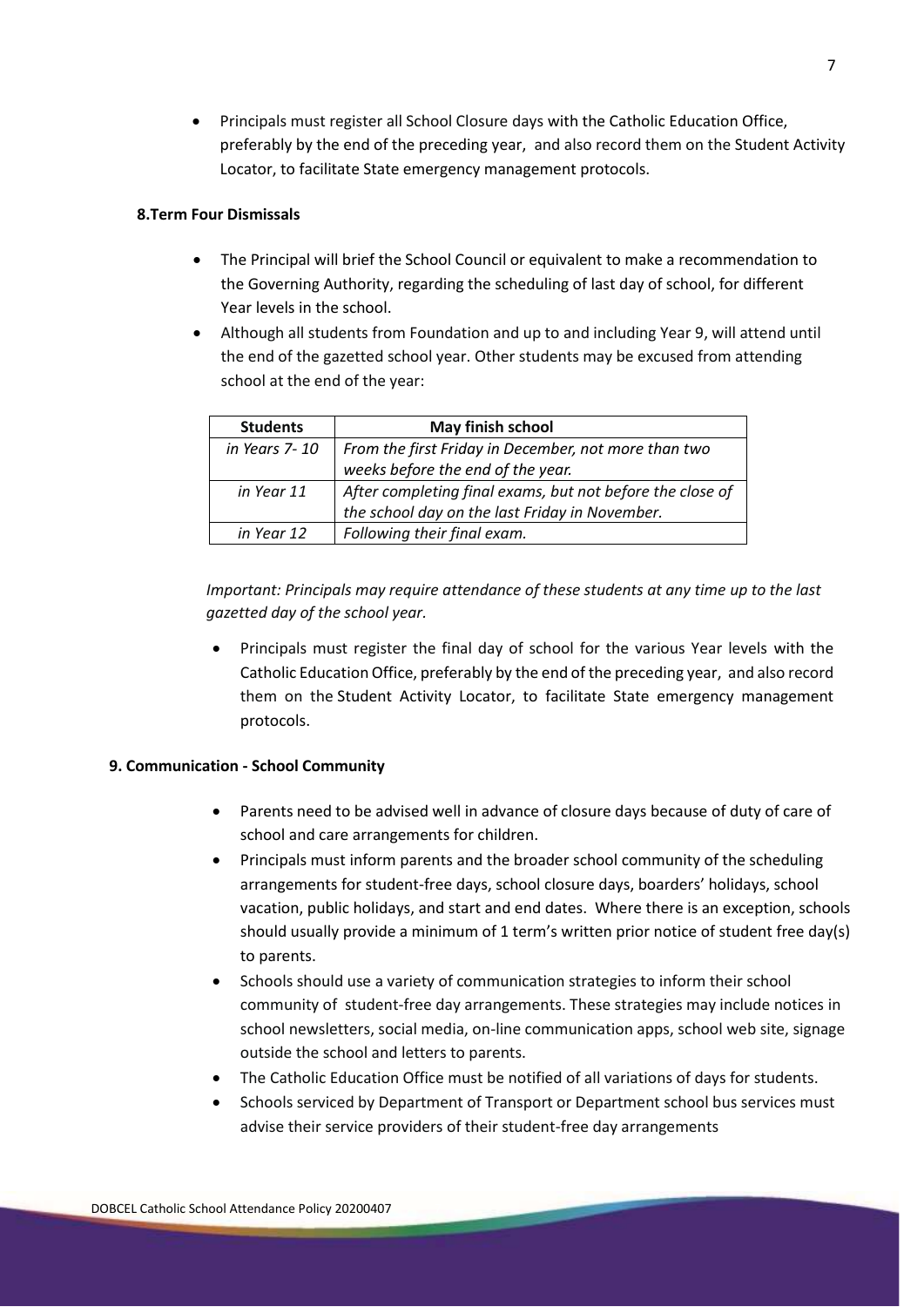# Appendices

Appendix 1. School Term Dates 2019-2014

Appendix 2 . Public Holidays and Term Dates 2019 - 2024

# Forms

Request Form 1 School request to Director – Student Free Days – Primary or Secondary School

Request Form 2 Notification to the Director – Student Free Days – Primary School

Request Form 3 Notification to the Director – Student Free Days – Secondary School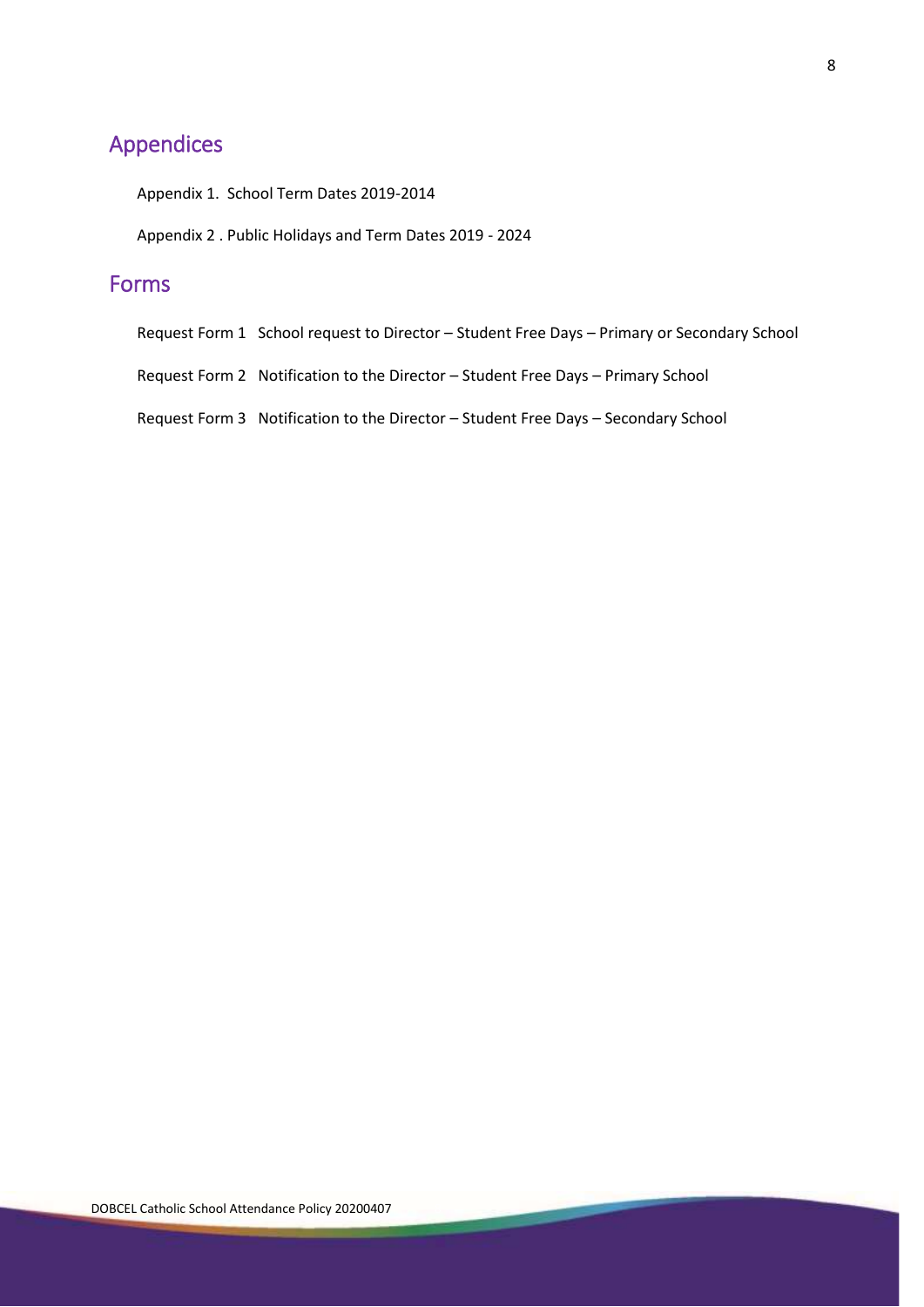# Appendix One

#### **School Term Dates**

Victorian School and kindergarten term dates - 2019 to 2024

#### **2019**

Term 1: 29 January (school teachers start) to 5 April \* Term 2: 23 April to 28 June Term 3: 15 July to 20 September Term 4: 7 October to 20 December

#### **2020**

Term 1: 28 January (school teachers start) to 27 March \* Term 2: 14 April to 26 June Term 3: 13 July to 18 September Term 4: 5 October to 18 December

#### **2021**

Term 1: 27 January (school teachers start) to 1 April \* Term 2: 19 April to 25 June Term 3: 12 July to 17 September Term 4: 4 October to 17 December

#### **2022**

Term 1: 28 January (school teachers start) to 8 April \* Term 2: 26 April to 24 June Term 3: 11 July to 16 September Term 4: 3 October to 20 December

#### **2023**

Term 1: 27 January (school teachers start) to 6 April \* Term 2: 24 April to 23 June Term 3: 10 July to 15 September Term 4: 2 October to 20 December

#### **2024**

Term 1: 29 January (school teachers start) to 28 March \* Term 2: 15 April to 28 June Term 3: 15 July to 20 September Term 4: 7 October to 20 December

#### Public holidays when schools in Victoria are not open are:

- 1 January (New Year's Day) or substitute day
- 26 January (Australia Day) or substitute day
- second Monday in March (Labour Day)
- Good Friday, Easter Sunday and Easter Monday
- 25 April (Anzac Day)
- second Monday in June (observance of the sovereign's birthday)
- first Tuesday in November (Melbourne Cup Day) or such other day as is appointed under section 8 of the Public Holidays Act 1993 *Note: Non-metropolitan councils may request that another day be appointed in lieu of Melbourne Cup Day and if approved, have it declared in the Victorian Government Gazette.*
- 25 December (Christmas Day) or substitute day • 26 December (Boxing Day) or substitute day.
-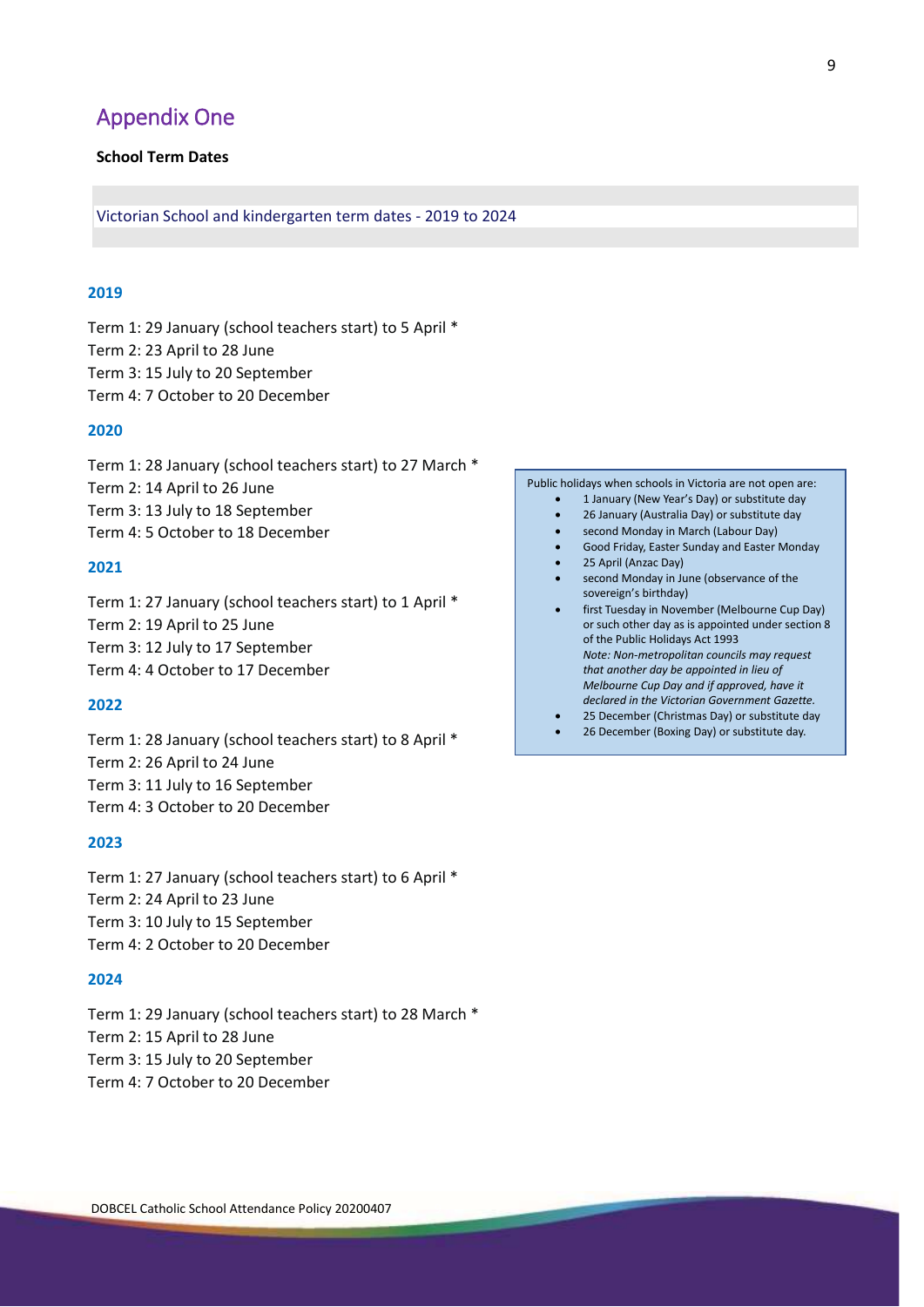# Appendix Two**:**

### **Public Holidays and Term Dates 2019-2024**

|                 | <b>Start</b>  | <b>Student Free</b>         | <b>Public</b>               | <b>Finish</b> | <b>Number</b>  |
|-----------------|---------------|-----------------------------|-----------------------------|---------------|----------------|
|                 | of term       | days                        | <b>Holidays</b>             | of term       | <b>Weeks</b>   |
| <b>Term</b>     | Tuesday       | <b>Planning Day Tues 29</b> | Labour Day- Mon 11          | Friday        | 10             |
| One             | 29 January    | Jan                         | <b>March</b>                | 5 April       |                |
| <b>Vacation</b> | Monday        |                             | Good Friday- Fri 19 April   | Friday        | $\overline{2}$ |
|                 | 8 April       |                             | Easter Sunday- Sun 21       | 19 April      |                |
|                 |               |                             | April                       |               |                |
|                 |               |                             | <b>Easter Monday - Mon</b>  |               |                |
|                 |               |                             | 22 April                    |               |                |
| <b>Term</b>     | Tuesday       |                             | ANZAC Day - Thur 25         | Friday        | 10             |
| <b>Two</b>      | 23 April      |                             | April                       | 28 June       |                |
|                 |               |                             | Queen's Birthday -Mon       |               |                |
|                 |               |                             | 10 June                     |               |                |
| <b>Vacation</b> | Monday        |                             |                             | Friday        | $\overline{2}$ |
|                 | 1 July        |                             |                             | 12 July       |                |
| <b>Term</b>     | Monday        |                             |                             | Friday 20     | 10             |
| <b>Three</b>    | 15 July       |                             |                             | September     |                |
| <b>Vacation</b> | Monday 23     |                             |                             | Friday 4      | $\overline{2}$ |
|                 | September     |                             |                             | October       |                |
| <b>Term</b>     | <b>Monday</b> | <b>Planning Day Fri 20</b>  |                             | Friday        | 11             |
| <b>Four</b>     | 7 October     | <b>Dec</b>                  |                             | 20 December   |                |
| <b>Vacation</b> | Monday        |                             | <b>Christmas Day-Wed 25</b> | Monday        | 5              |
|                 | 23 December   |                             | <b>Dec</b>                  | 27 January    |                |
|                 |               |                             | <b>Boxing Day-Thurs 26</b>  |               |                |
|                 |               |                             | Dec                         |               |                |
|                 |               |                             | New Year's Day - Wed 1      |               |                |
|                 |               |                             | Jan                         |               |                |
|                 |               |                             | Aust. Day-Sun 26 Jan        |               |                |
|                 |               |                             | (Mon 27 Jan)                |               |                |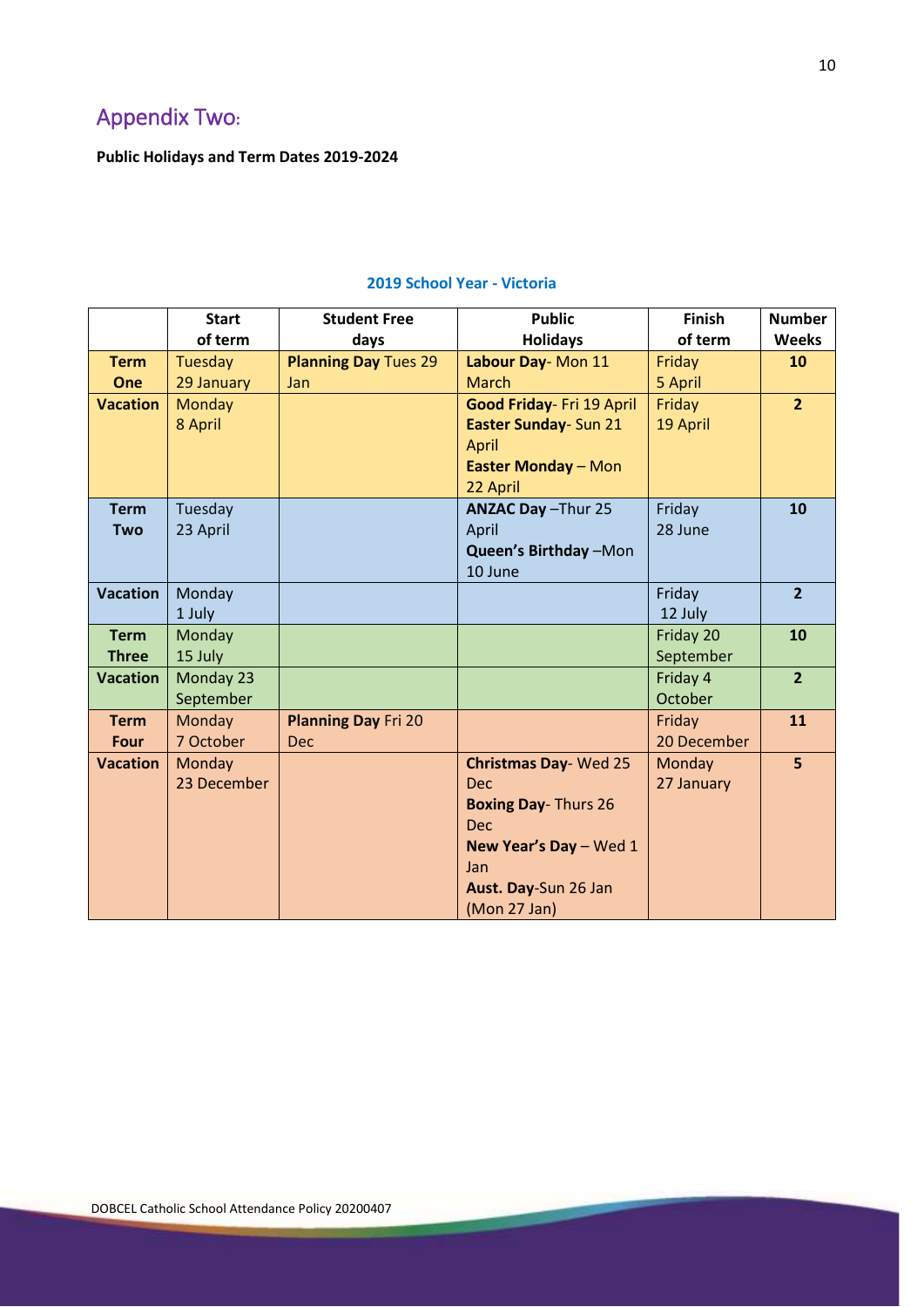|                 | <b>Start</b>  | <b>Student Free</b>         | <b>Public</b>                  | <b>Finish</b> | <b>Number</b>  |
|-----------------|---------------|-----------------------------|--------------------------------|---------------|----------------|
|                 | of term       | days                        | <b>Holidays</b>                | of term       | <b>Weeks</b>   |
| <b>Term</b>     | Tuesday       | <b>Planning Day Tues 28</b> | Labour Day-Mon 9               | Friday        | 9              |
| <b>One</b>      | 28 January    | <b>Jan</b>                  | <b>March</b>                   | 27 March      |                |
| <b>Vacation</b> | <b>Monday</b> |                             | Good Friday- Fri 10 April      | Friday        | $\overline{2}$ |
|                 | 30 March      |                             | <b>Easter Sunday- Sun 12</b>   | 10 April      |                |
|                 |               |                             | April                          |               |                |
|                 |               |                             | <b>Easter Monday - Mon</b>     |               |                |
|                 |               |                             | 13 April                       |               |                |
| <b>Term</b>     | Tuesday       |                             | <b>ANZAC Day -Sat 25 April</b> | Friday        | 11             |
| <b>Two</b>      | 14 April      |                             | Queen's Birthday -Mon          | 26 June       |                |
|                 |               |                             | 8 June                         |               |                |
| <b>Vacation</b> | Monday        |                             |                                | Friday        | $\overline{2}$ |
|                 | 1 July        |                             |                                | 12 July       |                |
| <b>Term</b>     | Monday        |                             |                                | Friday 18     | 10             |
| <b>Three</b>    | 13 July       |                             |                                | September     |                |
| <b>Vacation</b> | Monday 21     |                             |                                | Friday 2      | $\overline{2}$ |
|                 | September     |                             |                                | October       |                |
| <b>Term</b>     | Monday        | <b>Planning Day Fri 18</b>  |                                | Friday        | 11             |
| <b>Four</b>     | 5 October     | <b>Dec</b>                  |                                | 18 December   |                |
| <b>Vacation</b> | Monday        |                             | <b>Christmas Day-Fri 25</b>    | Tuesday       | 5              |
|                 | 23 December   |                             | <b>Dec</b>                     | 26 January    |                |
|                 |               |                             | <b>Boxing Day-Sat 26 Dec</b>   |               |                |
|                 |               |                             | New Year's Day - Fri 1         |               |                |
|                 |               |                             | Jan                            |               |                |
|                 |               |                             | <b>Australia Day-Tues 26</b>   |               |                |
|                 |               |                             | Jan                            |               |                |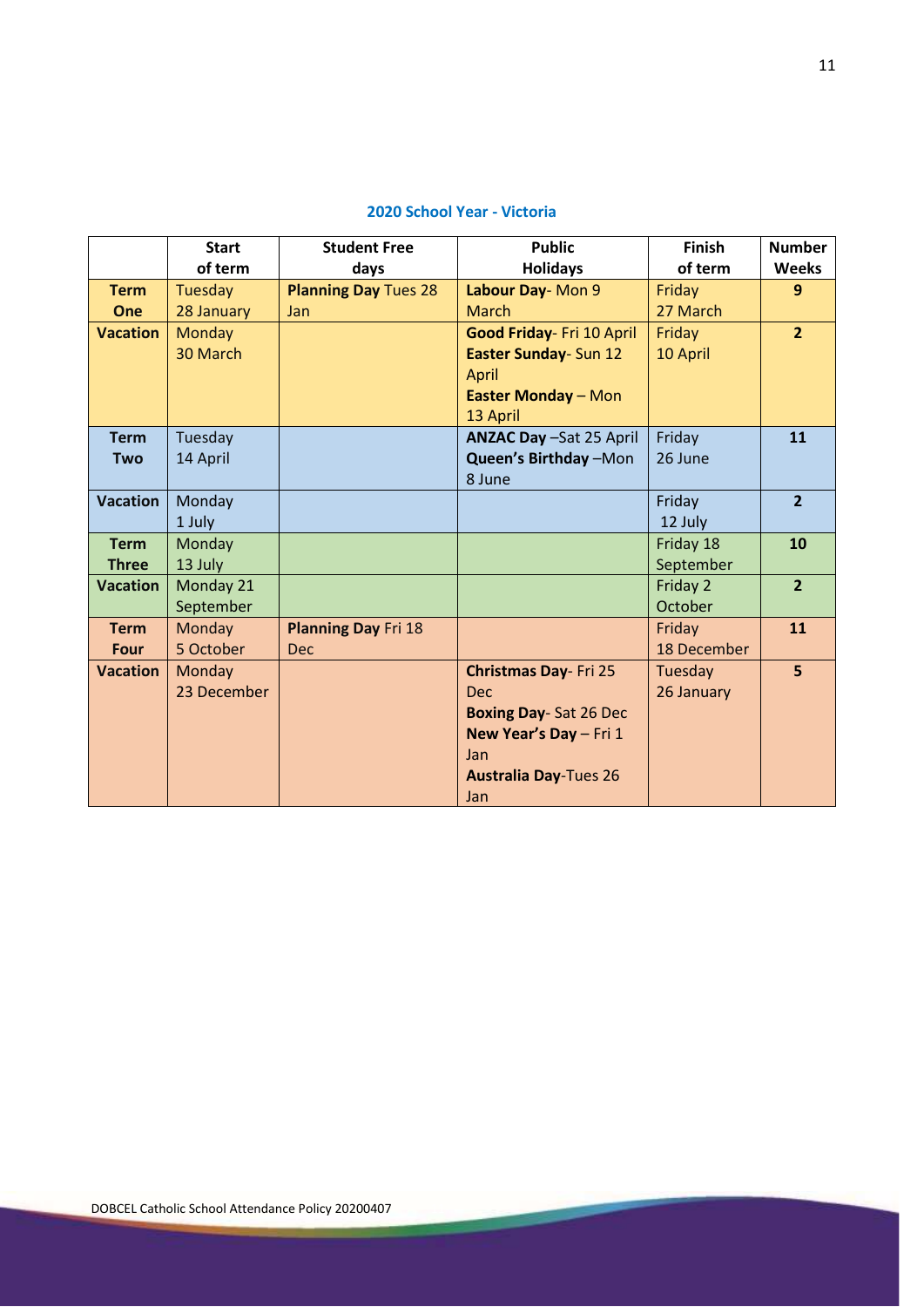|                 | <b>Start</b> | <b>Student Free</b>        | <b>Public</b>                   | Finish      | <b>Number</b>  |
|-----------------|--------------|----------------------------|---------------------------------|-------------|----------------|
|                 | of term      | days                       | <b>Holidays</b>                 | of term     | <b>Weeks</b>   |
| <b>Term</b>     | Wednesday    | <b>Planning Day Wed 28</b> | Labor Day-Mon 8                 | Thursday    | 10             |
| One             | 28 January   | Jan                        | <b>March</b>                    | 1 April     |                |
| <b>Vacation</b> | Friday       |                            | <b>Good Friday- Fri 2 April</b> | Friday      | $\overline{2}$ |
|                 | 2 April      |                            | Easter Sunday- Sun 4            | 10 April    |                |
|                 |              |                            | April                           |             |                |
|                 |              |                            | <b>Easter Monday - Mon 5</b>    |             |                |
|                 |              |                            | April                           |             |                |
| <b>Term</b>     | Monday       |                            | ANZAC Day -Sun 25               | Friday      | 10             |
| <b>Two</b>      | 19 April     |                            | April                           | 25 June     |                |
|                 |              |                            | Queen's Birthday -Mon           |             |                |
|                 |              |                            | 14 June                         |             |                |
| <b>Vacation</b> | Monday       |                            |                                 | Friday      | $\overline{2}$ |
|                 | 28 June      |                            |                                 | 9 July      |                |
| <b>Term</b>     | Monday       |                            |                                 | Friday 17   | 10             |
| <b>Three</b>    | 12 July      |                            |                                 | September   |                |
| <b>Vacation</b> | Monday 20    |                            |                                 | Friday 1    | $\overline{2}$ |
|                 | September    |                            |                                 | October     |                |
| <b>Term</b>     | Monday       | <b>Planning Day Fri 17</b> |                                 | Friday      | 11             |
| <b>Four</b>     | 4 October    | <b>Dec</b>                 |                                 | 17 December |                |
| <b>Vacation</b> | Monday       |                            | <b>Christmas Day-Sat 25</b>     | Thursday    | 5              |
|                 | 23 December  |                            | <b>Dec</b>                      | 27 January  |                |
|                 |              |                            | <b>Boxing Day-Sun 26 Dec</b>    |             |                |
|                 |              |                            | New Year's Day - Sat 1          |             |                |
|                 |              |                            | Jan                             |             |                |
|                 |              |                            | <b>Australia Day-Wed 26</b>     |             |                |
|                 |              |                            | Jan                             |             |                |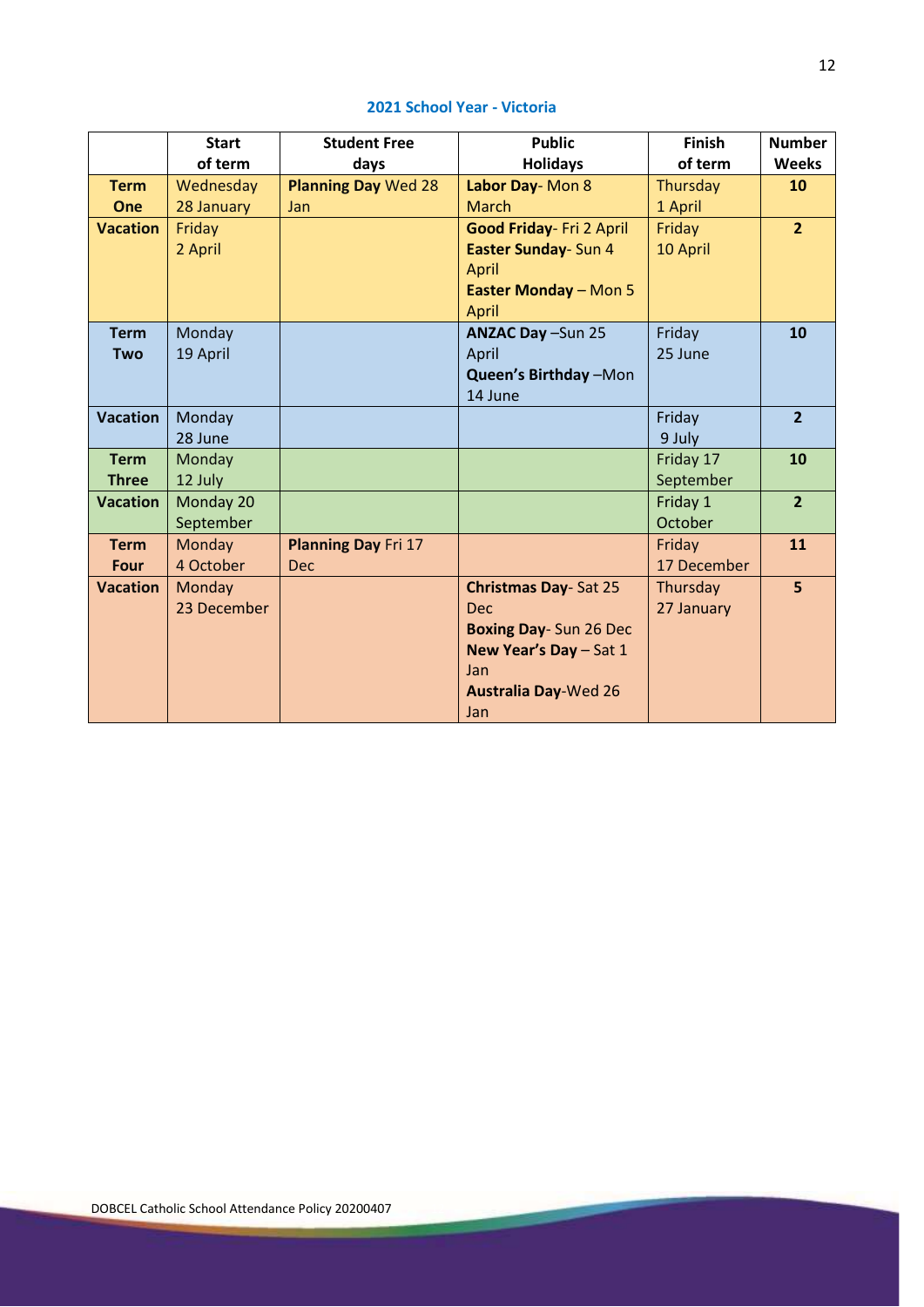|                 | <b>Start</b>  | <b>Student Free</b>         | <b>Public</b>                 | <b>Finish</b> | <b>Number</b>  |
|-----------------|---------------|-----------------------------|-------------------------------|---------------|----------------|
|                 | of term       | days                        | <b>Holidays</b>               | of term       | <b>Weeks</b>   |
| <b>Term</b>     | Friday        | Planning Day Fri 28 Jan     | Labor Day- Mon 14             | Friday        | 11             |
| <b>One</b>      | 28 January    |                             | <b>March</b>                  | 8 April       |                |
| <b>Vacation</b> | <b>Monday</b> |                             | Good Friday- Fri 15 April     | Friday        | 2 <sup>1</sup> |
|                 | 11 April      |                             | <b>Easter Sunday- Sun 17</b>  | 22 April      |                |
|                 |               |                             | April                         |               |                |
|                 |               |                             | <b>Easter Monday - Mon</b>    |               |                |
|                 |               |                             | 18 April                      |               |                |
| <b>Term</b>     | Tuesday       |                             | ANZAC Day -Mon 25             | Friday        | 9              |
| <b>Two</b>      | 26 April      |                             | April                         | 24 June       |                |
|                 |               |                             | Queen's Birthday -Mon         |               |                |
|                 |               |                             | 14 June                       |               |                |
| <b>Vacation</b> | Monday        |                             |                               | Friday        | $\overline{2}$ |
|                 | 26 June       |                             |                               | 8 July        |                |
| <b>Term</b>     | Monday        |                             |                               | Friday 16     | 10             |
| <b>Three</b>    | 11 July       |                             |                               | September     |                |
| <b>Vacation</b> | Monday 19     |                             |                               | Friday 30     | $\overline{2}$ |
|                 | September     |                             |                               | September     |                |
| <b>Term</b>     | Monday        | <b>Planning Day Tues 20</b> |                               | Tuesday       | 12             |
| <b>Four</b>     | 3 October     | <b>Dec</b>                  |                               | 20 December   |                |
| <b>Vacation</b> | Monday        |                             | <b>Christmas Day-Sun 25</b>   | Thursday 26   | 5              |
|                 | 23 December   |                             | <b>Dec</b>                    | January       |                |
|                 |               |                             | <b>Boxing Day-Mon 26 Dec</b>  |               |                |
|                 |               |                             | New Year's Day - Sun 1        |               |                |
|                 |               |                             | Jan                           |               |                |
|                 |               |                             | <b>Australia Day-Thurs 26</b> |               |                |
|                 |               |                             | Jan                           |               |                |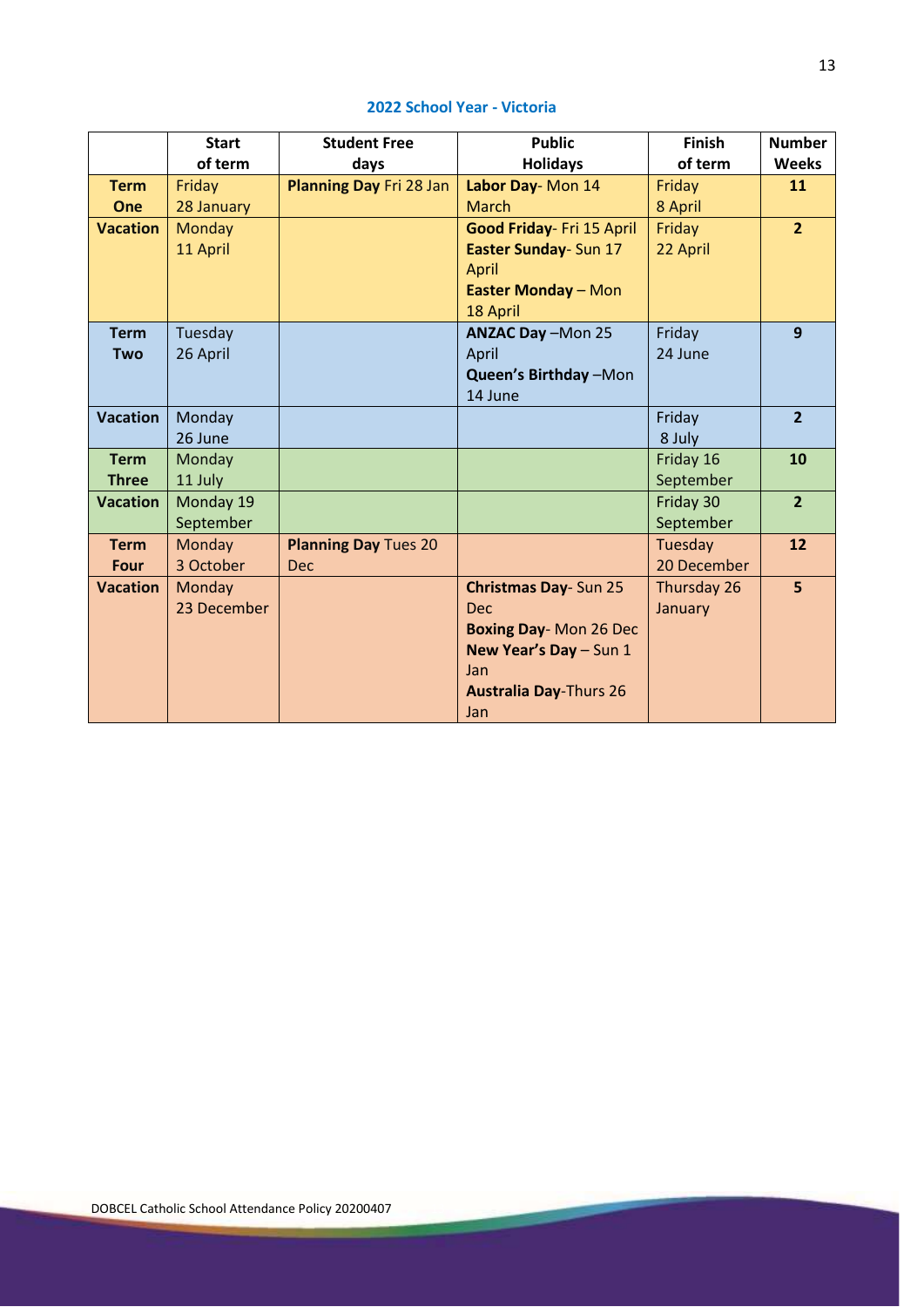|                 | <b>Start</b>  | <b>Student Free</b>        | <b>Public</b>                   | <b>Finish</b> | <b>Number</b>  |
|-----------------|---------------|----------------------------|---------------------------------|---------------|----------------|
|                 | of term       | days                       | <b>Holidays</b>                 | of term       | <b>Weeks</b>   |
| <b>Term</b>     | Friday        | <b>Planning Day Fri 27</b> | Labor Day-Mon 12                | Thursday      | 11             |
| One             | 27 January    | <b>Jan</b>                 | <b>March</b>                    | 6 April       |                |
| <b>Vacation</b> | Friday        |                            | <b>Good Friday- Fri 7 April</b> | Friday        | $\overline{2}$ |
|                 | 7 April       |                            | Easter Sunday- Sun 9            | 22 April      |                |
|                 |               |                            | April                           |               |                |
|                 |               |                            | <b>Easter Monday - Mon</b>      |               |                |
|                 |               |                            | 10 April                        |               |                |
| <b>Term</b>     | <b>Monday</b> |                            | <b>ANZAC Day - Thurs 25</b>     | Friday        | $\mathbf{9}$   |
| <b>Two</b>      | 24 April      |                            | April                           | 23 June       |                |
|                 |               |                            | Queen's Birthday -Mon           |               |                |
|                 |               |                            | 11 June                         |               |                |
| <b>Vacation</b> | Monday        |                            |                                 | Friday        | $\overline{2}$ |
|                 | 26 June       |                            |                                 | 7 July        |                |
| <b>Term</b>     | Monday        |                            |                                 | Friday 15     | 10             |
| <b>Three</b>    | 10 July       |                            |                                 | September     |                |
| <b>Vacation</b> | Monday 18     |                            |                                 | Friday 29     | $\overline{2}$ |
|                 | September     |                            |                                 | September     |                |
| <b>Term</b>     | <b>Monday</b> | <b>Planning Day Wed 20</b> |                                 | Wednesday     | 12             |
| <b>Four</b>     | 2 October     | <b>Dec</b>                 |                                 | 20 December   |                |
| <b>Vacation</b> | Monday        |                            | <b>Christmas Day-Mon 25</b>     | Thursday 26   | 5              |
|                 | 23 December   |                            | <b>Dec</b>                      | January       |                |
|                 |               |                            | <b>Boxing Day-Tues 26 Dec</b>   |               |                |
|                 |               |                            | New Year's Day - Mon 1          |               |                |
|                 |               |                            | Jan                             |               |                |
|                 |               |                            | Australia Day-Fri 26 Jan        |               |                |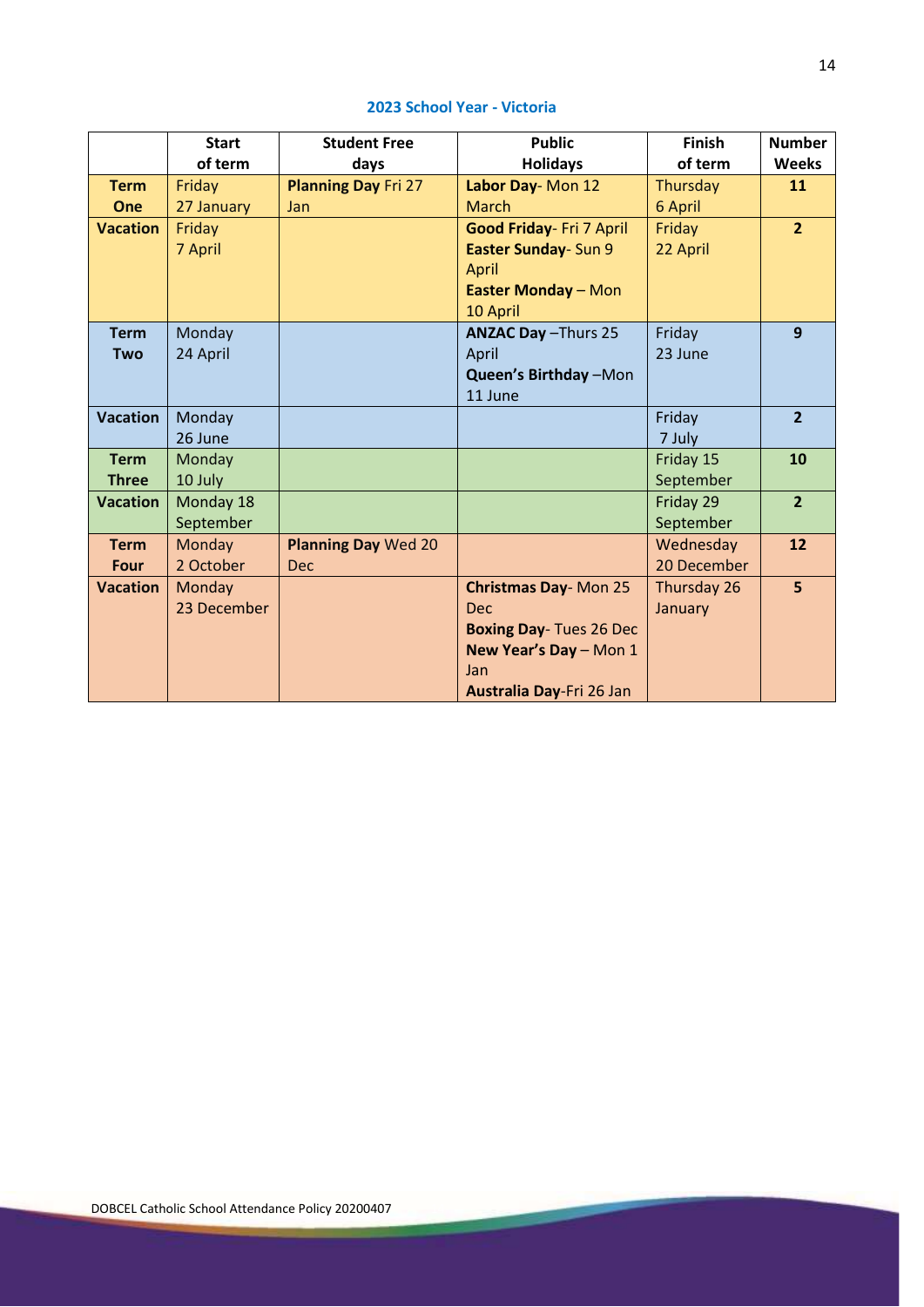|                 | <b>Start</b><br>of term | <b>Student Free</b><br>days | <b>Public</b><br><b>Holidays</b> | <b>Finish</b><br>of term | <b>Number</b><br><b>Weeks</b> |
|-----------------|-------------------------|-----------------------------|----------------------------------|--------------------------|-------------------------------|
| <b>Term</b>     | Monday                  | <b>Planning Day Mon 29</b>  | Labor Day- Mon 10                | Thursday                 | 9                             |
| One             | 29 January              | Jan                         | <b>March</b>                     | 28 March                 |                               |
| <b>Vacation</b> | Friday                  |                             | Good Friday- Fri 29              | Friday                   | $\overline{2}$                |
|                 | 29 March-               |                             | March                            | 12 April                 |                               |
|                 |                         |                             | Easter Sunday- Sun 31            |                          |                               |
|                 |                         |                             | <b>March</b>                     |                          |                               |
|                 |                         |                             | Easter Monday - Mon 1            |                          |                               |
|                 |                         |                             | April                            |                          |                               |
| <b>Term</b>     | Monday                  |                             | <b>ANZAC Day - Thurs 25</b>      | Friday                   | 11                            |
| <b>Two</b>      | 15 April                |                             | April                            | 28 June                  |                               |
|                 |                         |                             | Queen's Birthday -Mon            |                          |                               |
|                 |                         |                             | 11 June                          |                          |                               |
| <b>Vacation</b> | Monday                  |                             |                                  | Friday                   | $\overline{2}$                |
|                 | 30 June                 |                             |                                  | 12 July                  |                               |
| <b>Term</b>     | Monday                  |                             |                                  | Friday 20                | 10                            |
| <b>Three</b>    | 15 July                 |                             |                                  | September                |                               |
| <b>Vacation</b> | Monday 23               |                             |                                  | Friday                   | $\overline{2}$                |
|                 | September               |                             |                                  | 4 October                |                               |
| <b>Term</b>     | Monday                  | <b>Planning Day Fri 20</b>  |                                  | Friday                   | 11                            |
| <b>Four</b>     | 7 October               | <b>Dec</b>                  |                                  | 20 December              |                               |
| <b>Vacation</b> | Monday                  |                             | <b>Christmas Day-Wed 25</b>      | Thursday 26              | 5                             |
|                 | 23 December             |                             | <b>Dec</b>                       | January                  |                               |
|                 |                         |                             | <b>Boxing Day-Thurs 26</b>       |                          |                               |
|                 |                         |                             | <b>Dec</b>                       |                          |                               |
|                 |                         |                             | New Year's Day - Wed 1           |                          |                               |
|                 |                         |                             | Jan                              |                          |                               |
|                 |                         |                             | Australia Day-Sun 26 Jan         |                          |                               |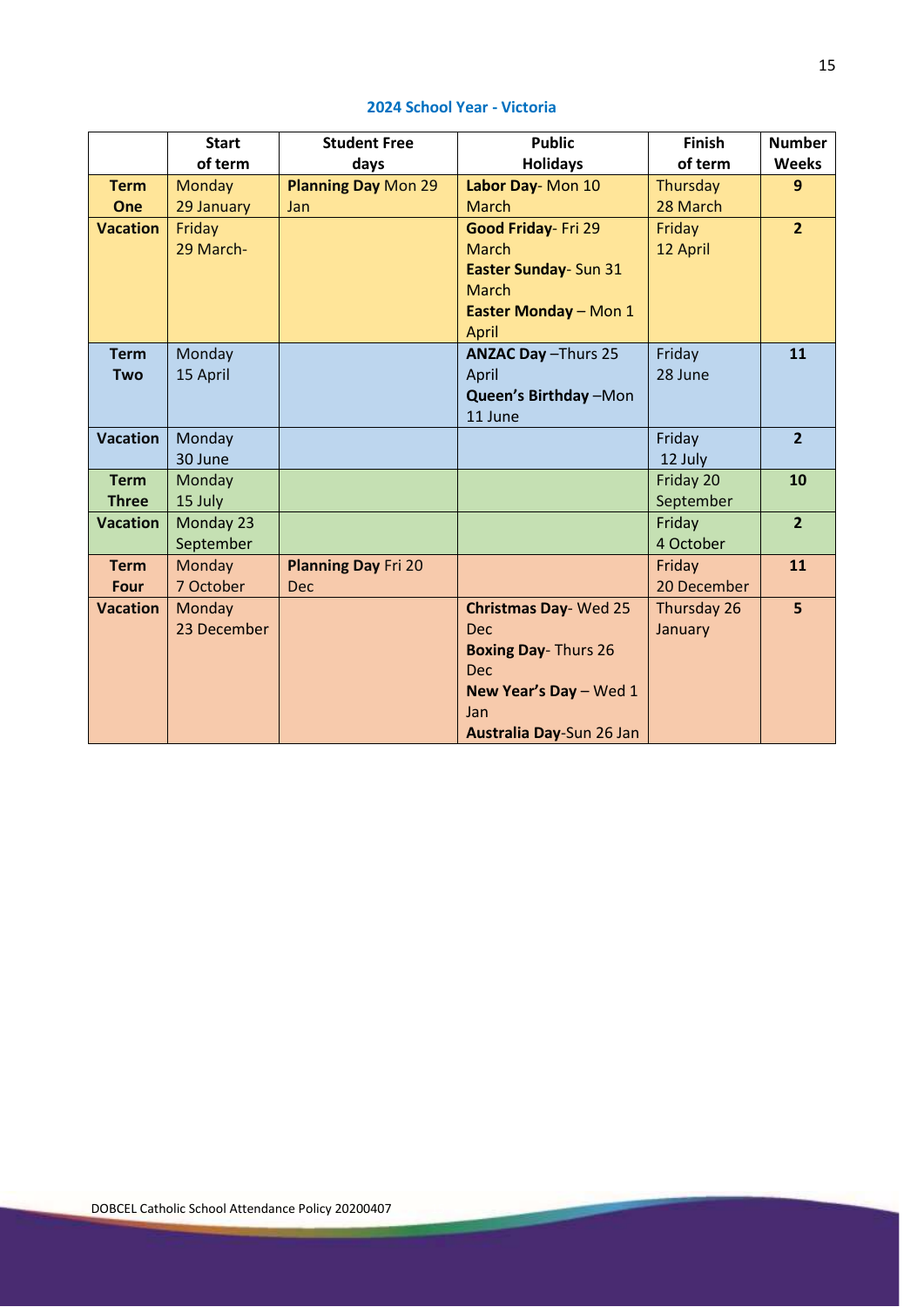# FORM ONE: Request to the Director (Primary or Secondary Schools)

**Request to the Director of Catholic Education – Ballarat Diocese: Student Free Days – Primary or Secondary** 

School requests the following:

| Commencement Date for Staff           |  |
|---------------------------------------|--|
| <b>Commencement Date for Students</b> |  |
| <b>Final Date for Students</b>        |  |
| <b>Final Date for Staff</b>           |  |

#### **Student Free Days**

| <b>Date</b> | Purpose |
|-------------|---------|
|             |         |
|             |         |
|             |         |
|             |         |
|             |         |
|             |         |

#### **Local School Closure Days** *(if applicable)*

| Date | <b>Purpose</b> |
|------|----------------|
|      |                |
|      |                |

These events have been planned with the School Leadership team and discussed with the School Council.

Signed \_\_\_\_\_\_\_\_\_\_\_\_\_\_\_\_\_\_\_\_\_\_\_\_Principal. Date \_\_\_\_\_\_\_\_\_\_\_\_\_\_\_\_\_\_\_\_

*Please email this request to your Education Consultant before the start of the School Year.*

*Please remember to add all student free days to the Student Activity Locator.*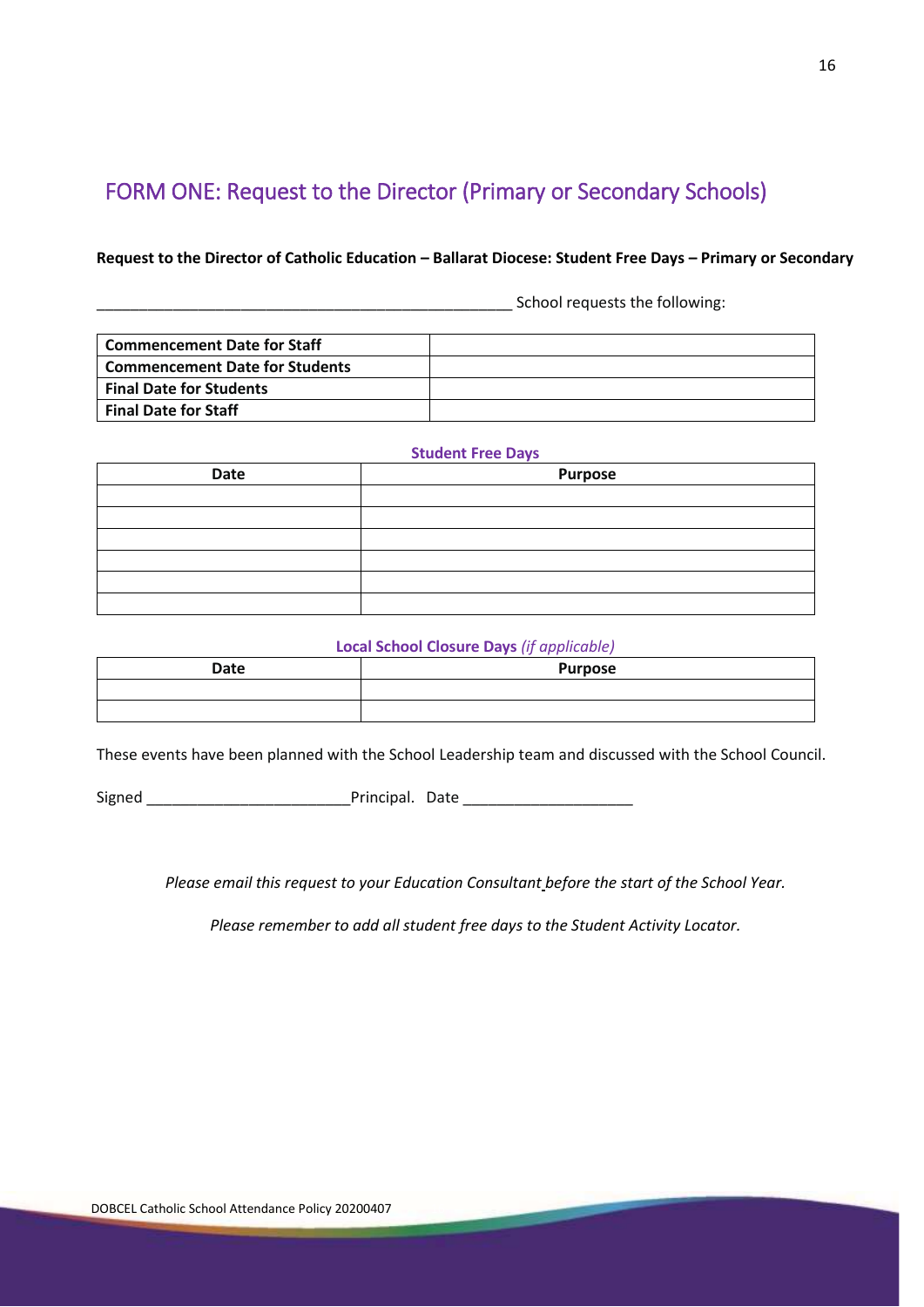# FORM TWO. Notification to the Director (Primary Schools)

#### **Notification to the Director of Catholic Education : Student Free Days - Primary**

The Governing Authority of \_\_\_\_\_\_\_\_\_\_\_\_\_\_\_\_\_\_\_\_\_\_\_\_\_ Primary School has approved the recommendations of the School Council and the Principal, regarding the student free days and calendar arrangements for the school year.

| Commencement Date for Staff           |  |
|---------------------------------------|--|
| <b>Commencement Date for Students</b> |  |
| <b>Final Date for Students</b>        |  |
| <b>Final Date for Staff</b>           |  |

#### **Student Free Days**

| <b>Date</b> | Purpose |
|-------------|---------|
|             |         |
|             |         |
|             |         |
|             |         |
|             |         |
|             |         |

#### **Local School Closure Days** *(if applicable)*

| -    |                |
|------|----------------|
| Date | <b>Purpose</b> |
|      |                |
|      |                |

This notification was recommended at the School Council Meeting and approved by the Governing Authority.

Signed \_\_\_\_\_\_\_\_\_\_\_\_\_\_\_\_\_\_\_\_\_\_\_\_Principal. Date \_\_\_\_\_\_\_\_\_\_\_\_\_\_\_\_\_\_\_\_

*Please email this notification to* [director@ceob.catholic.edu](mailto:director@ceob.catholic.edu) *before the start of the School Year.*

*Please remember to add all student free days to the Student Activity Locator.*